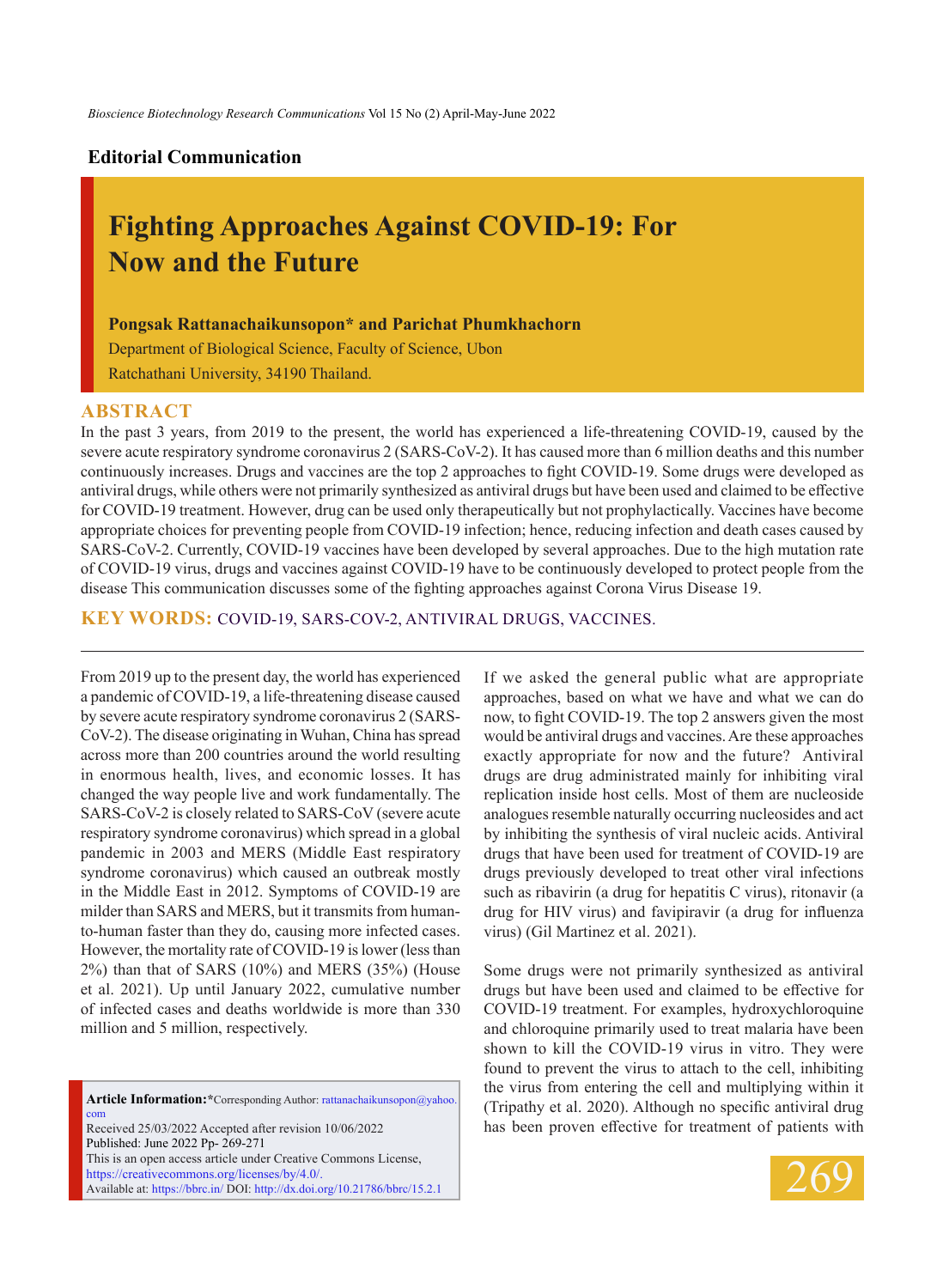#### Rattanachaikunsopon & Phumkhachorn

COVID-19, one drug that has received a lot of attention is the antiviral drug remdesivir (Eastman et al. 2020). It is an adenosine analogue prodrug that has a broad antiviral spectrum against many viruses including filoviruses, paramyxoviruses, pneumoviruses, and coronaviruses. The drug was intentionally developed to treat RNA viruses that maintained global pandemic potential such as those causing EBOLA, SARS and MERS. Remdesivir is the first treatment for COVID-19 to be approved by the U.S. Food and Drug Administration (FDA) in October 2020.

However, the effectiveness of the drug is still in question. Furthermore, in November 2020, the World Health Organization (WHO) has issued a conditional recommendation against the use of remdesivir in hospitalized patients, regardless of disease severity, as there is currently no evidence that remdesivir improves survival and other outcomes in these patients.

Antiviral drugs, we have had so far, might not be appropriate for the future as a fighting approach against COVID-19 because they can be used only therapeutically with low effective rates but not prophylactically. Moreover, the high mutation rate of COVID-19 virus makes the drugs less effective. However, they are still required for now, at least to somewhat reduce the number of hospitalized patients and deaths.

Vaccines are biological products that produce immunity to a specific pathogen (either bacteria or virus). When the body receives a vaccine, it stimulates the body's immune system to be ready to fight a specific pathogen that the body has not come into contact with before. Here, the focus is on just vaccines for viral diseases. Vaccines can be classified into 3 groups, first, second and third generation vaccines, based on their development technologies (Tahamtan et al. 2017).

The first generation vaccines include live attenuated vaccines and inactivated vaccines. This group of vaccines is produced by using the oldest technology as the production of the very first vaccines in the 19th century. Whole viral particles are produced in living organisms such as chicken embryos, then attenuated or killed (inactivated) and used as live attenuated vaccines and inactivated vaccines. These vaccines have high ability to stimulate innate immunity but in the same time have high risk of causing disease due to the use of complete pathogen.

The second generation vaccines are produced by using recombinant DNA technology. To produce these vaccines, genes encoding the immunogenic proteins of pathogens have to be identified and genetically engineered. They can be produced in the forms of immunostimulatory protein subunits or viral vector based vaccines by using modified viruses (the vectors) to deliver recombinant DNA into recipients. By doing this, they have less risk of causing disease compared to the first generation vaccines. However, the process of identifying the immunogenic subunits or proteins of pathogens is time consuming and requires sophisticated technology.

For the third generation vaccines, RNA encoding immunogenic proteins are used as vaccines. These vaccines use the recipients' bodies as manufacturers to produce immunogenic proteins instead of producing them in a large quantity in laboratories as the first and second generation vaccines. Therefore, they can be produced with less time and cost compared to the first and second generation vaccines. However, RNA vaccines have difficulty in storage and transport due to their tendency to be degraded easily.

In general, the production of a vaccine includes 3 steps: As drug production, the production and evaluation of vaccines includes 3 steps: identify and producing antigens or immunogens, tests on animal models (preclinical trials), and clinical trials. To test for safety and efficacy, every vaccine has to go through three phases of clinical trials. After the vaccine passes all three trial phases, it can be submitted to the WHO and various government agencies for approval. The whole process takes time ranging from 5 to 15 years, (Tahamtan et al 2017).

Vaccines available todays were produced following this timeline. However, the normal vaccine development timeline is not good enough for COVID-19 pandemic having more people infected and died every day. The shortened timeline for COVID-19 vaccine development will make a huge difference to the world in terms of saving lives and reducing trillions of dollars in economic damage.

Many strategies are applied to compress the timeline to as little as 18 months. For example, manufacturers start to produce different potential vaccines at the same time as the clinical trials are still going on. Furthermore, FDA has issued an Emergency Use Authorization (EUA) to enable emergency use of potential vaccines before approval.

The most promising COVID-19 vaccine candidates are developed by variety of approaches. Several of them have been approved for emergency use. CoronaVac, also known as Sinovac vaccine, and BBIBP-CorV, also known as Sinopharm vaccine, are examples of the vaccines developed by the first generation vaccine technology while Gam-COVID-Vac, also known as Sputnik V vaccine, and AstraZeneca vaccine are viral vector based vaccines produced by the second generation vaccine technology. The popular RNA based vaccines are Tozinameran, also known as Pfizer-BioNTech vaccine, and Moderna vaccine.

Even if these candidates and others are proven to be promising, developing the vaccine is just the first step. Although COVID-19 vaccines available todays may not be